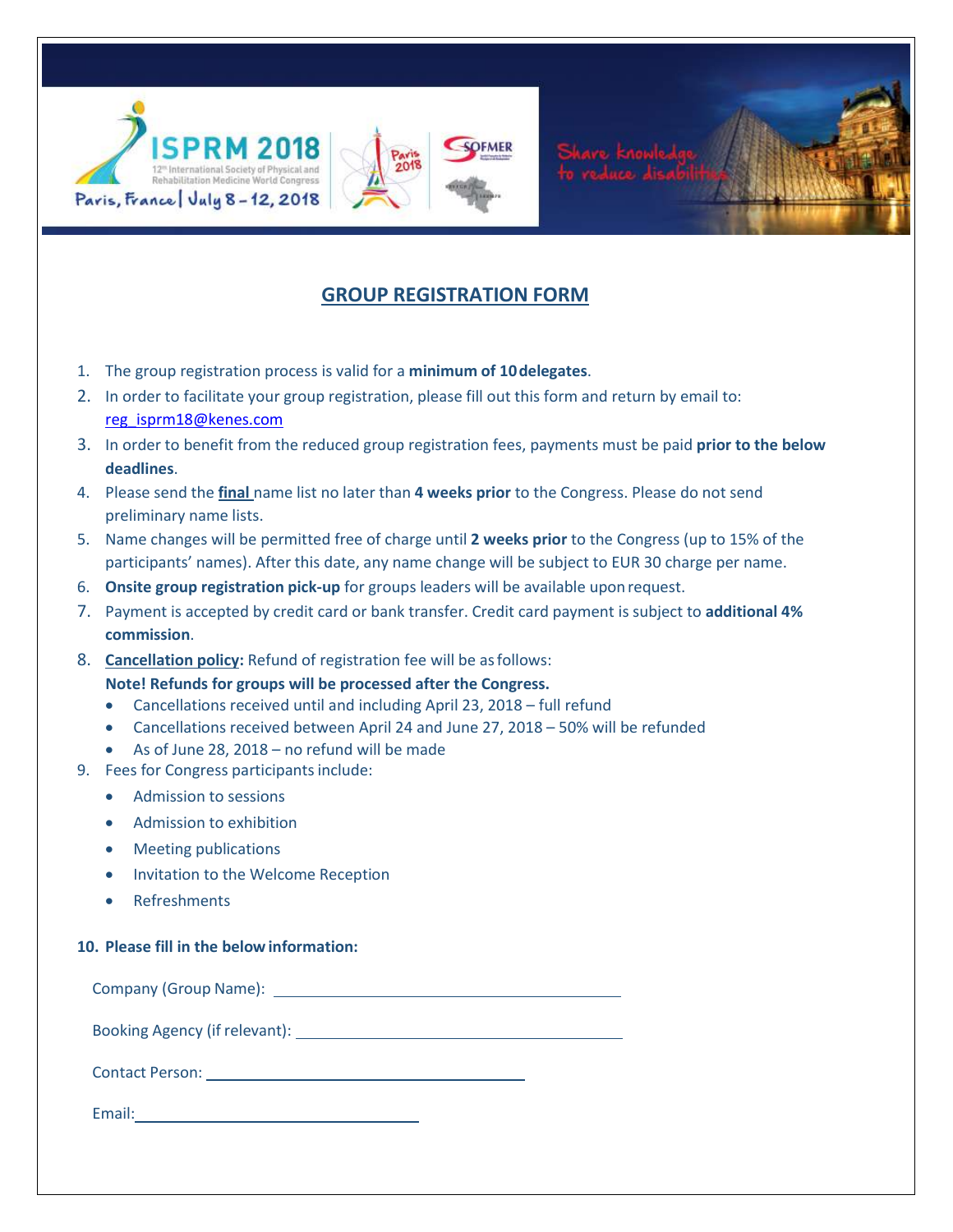

# **REGISTRATION CATEGORIES**

**Registration Fees in EUR (Fees apply to payments received prior to the deadlines):**

|                                                                                | <b>Early</b><br>until April 23, 2018 | <b>Regular</b><br>from April 24 to June<br>19.2018 | <b>Onsite</b><br>from June 20, 2018 |
|--------------------------------------------------------------------------------|--------------------------------------|----------------------------------------------------|-------------------------------------|
| <b>Full Participants</b><br><b>Member ISPRM/SOFMER/</b><br><b>BSPMR/ESPRM*</b> | 560€                                 | 660€                                               | 810€                                |
| <b>Full Participants Non Member</b>                                            | 660€                                 | 760€                                               | 910€                                |
| <b>ISPRM Member - Low and Low Middle</b><br><b>Income Countries**</b>          | 310€                                 | 440€                                               | 540€                                |
| <b>Trainee</b><br>(Students/Fellows/Residents)***                              | 210€                                 | 310€                                               | 460€                                |
| Allied Health Care Professional ****                                           | 310€                                 | 410€                                               | 560€                                |

\* ISPRM/ESPRM/ SOFMER/BSPMR members: All ISPRM individual members and members of ISPRM National Societies, who pay dues to ISPRM as a Society member, are eligible for the reduced registration fee for members. To continue to register at this rate you must have completed your ISPRM membership registration.

If you are a member of a National Society, you can click here to complete your ISPRM membership. You will need a special code which is provided to you by your National Society. If you would like to join ISPRM as an individual member click here to apply. If you have any questions about your membership please contact: isprmmembership@kenes.com \*\* ISPRM Member – Low income and Lower-middle-income Countries: as defined according to the World Bank Country Classification. Click here for more information on the Country Classification.

\*\*\* Trainee (Students/Fellows/Residents): An official letter of the institution (PDF format), originally stamped and signed by the head of the department confirming this status must be provided during the registration process. \*\*\*\*Allied Health Care Profesional: Refers to Nurse/Physiotherapist/Psychologist/Dietician /Social Worker/Occupational Therapist/Speech Therapist / P&O Professionals – in order to benefit from the special fee, a submission of your status confirmation (approval letter signed by the Head of Department or copy of your status ID) must be provided during the registration.

## **Group Registration Details:**

| 1. Required registration category: | No. of Registrations: |
|------------------------------------|-----------------------|
| 2. Required registration category: | No. of Registrations: |
| 3. Required registration category: | No. of Registrations: |
| <b>Total Group Participants:</b>   |                       |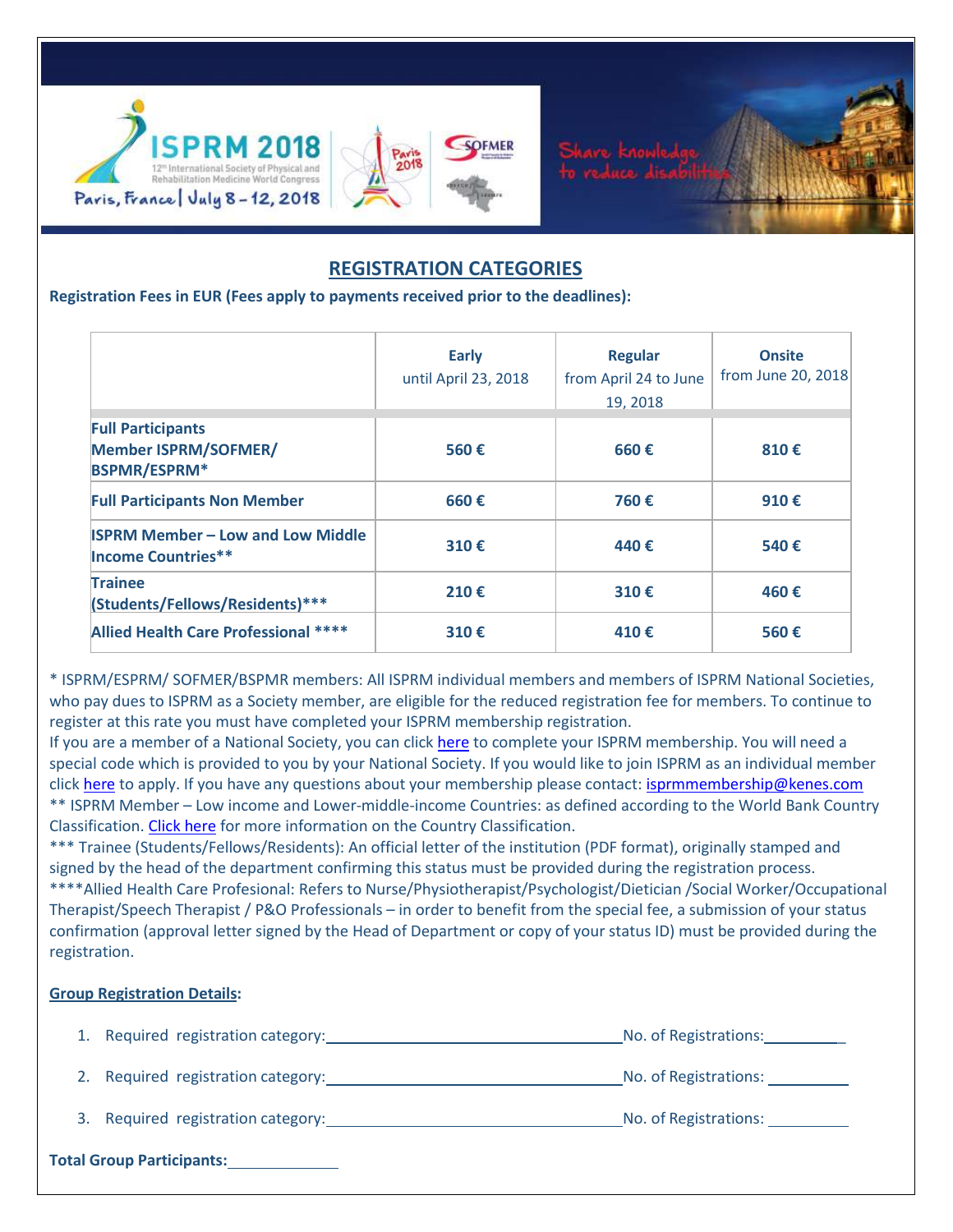



## **Important Note: Abstract Presenters**

In case there are Abstract Presenters among the group delegates please advise the names and abstract numbers in advance in order to guarantee the abstract will remain in the Scientific Programme.

## **Please mark below accordingly**:

- $\Box$  There are no abstract presenters in this group
- $\Box$  Attached is a list of the abstract presenters in this group

## **Group Registration Pick-up**

Group registration collective pick-up will be available onsite, an appointment must be coordinated in advance. Exact times will be advised prior to the Congress.

**Note**: in case of group registration pick-up, individual barcode confirmation letters will not be sent to group participants.

**We strongly recommend individual pick-up.** 

## **Please mark below accordingly**:

Group registration pick-up is required

 $\Box$  No group pick-up, the delegates will be collecting their registrations individually.

## **PAYMENT DETAILS**

## **Payment information:**

Billing Address (to appear on invoice and receipt):

VAT number:

## **This form was submitted by:**

Full Name:

On Behalf of (company name):

Signature **Date Date**